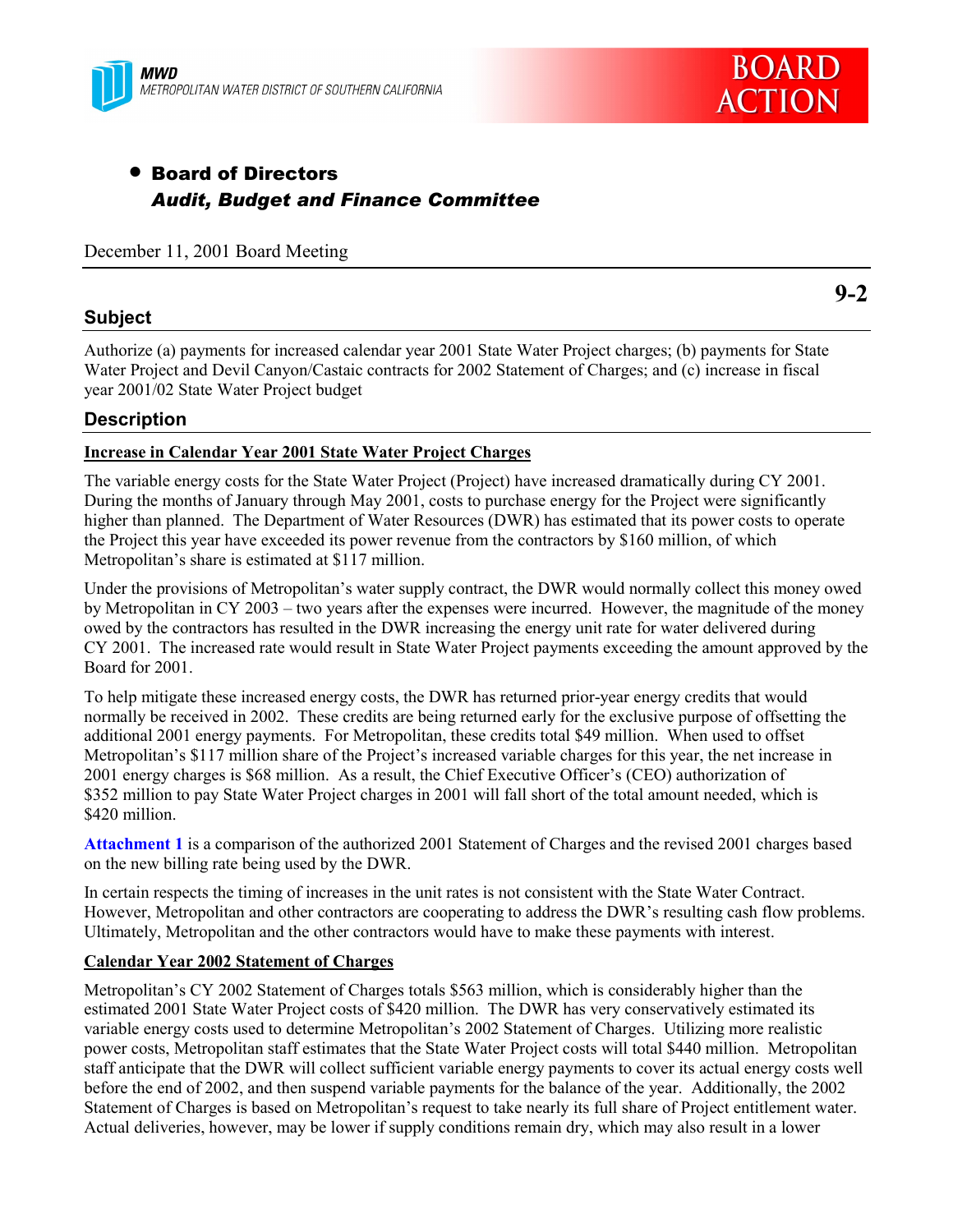annual payment. Therefore, it is likely that the actual 2002 State Water Project costs will be lower than is indicated in the Statement of Charges.

**Attachment 2** is a comparison of the 2002 Statement of Charges with the estimated 2001 Project costs.

An independent auditor's report, verifying that the 2002 Statement of Charges complies with Metropolitan's State Water Project contract, is being completed. Copies of a summary of the report and the complete audit report will be available from the Executive Secretary at least a week prior to the board meeting. The preliminary audit findings result in an \$18.6 million decrease in Metropolitan State Water Project charges. Additionally, the audit confirms that the 2002 Statement of Charges is consistent with Metropolitan's SWP contract.

#### **Increase in Fiscal Year 2001/02 Budget**

With the increased 2001 State Water Project energy costs and the conservatively high variable rate in the 2002 Statement of Charges, Metropolitan staff has projected that the FY 2001/02 budget will not be sufficient to cover Project costs. The FY 2001/02 State Water Project budget is \$296 million; the current projected FY 2001/02 costs are \$327 million, or \$31 million more than what is budgeted. The increase in costs will be offset by lower than budgeted power costs on the Colorado River Aqueduct.

**Attachment 3** compares the FY 2001/02 budgeted versus projected costs.

# **Policy**

Metropolitan Water District Administrative Code ß 5112: State Water Contract Payments

# **California Environmental Quality Act (CEQA)**

Options #1, #2

The proposed actions are not defined as projects under CEQA, because they involve continuing administrative activities (Section 15378(b)(2) of the State CEQA Guidelines). In addition, the proposed actions are not subject to CEQA because they involve other government fiscal activities, which do not involve any commitment to any specific projects that may result in potentially significant physical impacts on the environment (Section 15378(b)(4) of the State CEQA Guidelines).

The CEQA determination for all options is: Determine that the proposed actions are not subject to CEQA per Sections 15378(b)(2) and 15378(b)(4) of the State CEQA Guidelines.

# **Board Options/Fiscal Impacts**

### **Option #1**

Adopt the CEQA determination and authorize the CEO to:

- (a) Approve and make payments up to a total of \$420 million determined to be due and payable under the terms of the State Water Service and Devil Canyon/Castaic contract for CY 2001;
- (b) Approve and make payments up to \$440 million determined to be due and payable under the terms of the State Water Service and Devil Canyon/Castaic contract for CY 2002, consistent with Metropolitan staff projections of 2002 Project energy costs;
- (c) Approve and make payments up to \$563 million if actual power costs exceed Metropolitan estimates and direct the CEO to report to the Board if power costs will exceed Metropolitan estimates; and

(d) Increase FY 2001/02 State Water Project budget by \$31 million – from \$296 million to \$327 million.

**Fiscal Impact:** Payments for CY 2001 would increase by \$68 million. Anticipated payment for CY 2002 would be \$440 million, which is consistent with Metropolitan estimates of the cost of power in 2002. The maximum potential payment for CY 2002 would be for \$563 million. FY 2001/02 costs would exceed budget by \$31 million.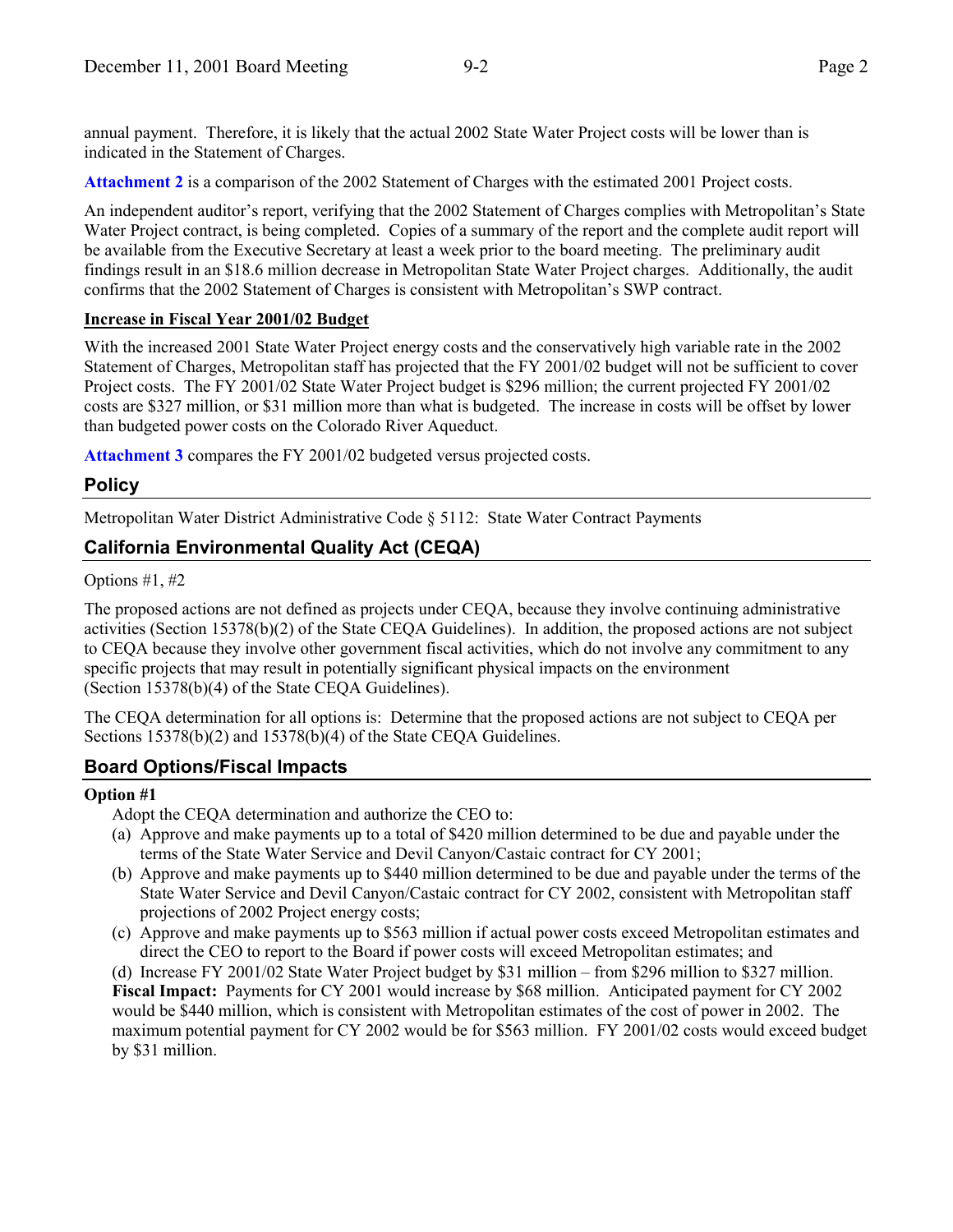#### **Option #2**

Adopt the CEQA determination and instruct the CEO to:

- (a) Not make payments above the previously approved CY 2001 Statement of Charges of \$352 million;
- (b) Approve and make payments up to \$440 million determined to be due and payable under the terms of the State Water Service and Devil Canyon/Castaic contract for CY 2002, consistent with Metropolitan staff projections of 2002 Project energy costs; and
- (c) Not change FY 2001/02 State Water Project budget.

**Fiscal Impact:** Payments for CY 2001 would not increase. The DWR would likely withhold Metropolitan's rate management credits in 2002, resulting in a loss of \$19 million that may not be recovered. Metropolitan would have to pay the \$68 million owed plus interest for incurred CY 2001 increased energy costs during CY 2003, assuming the DWR could carry the financial liability without impact until that time. Potential negative impact on the DWR credit rating may negatively impact interest costs paid by Metropolitan.

Maximum payment for CY 2002 would be limited to \$440 million. If additional CY 2002 payments were needed beyond this level, additional Board authorization would be requested. FY 2001/02 budget would not need to be increased.

#### **Staff Recommendation**

Option #1

her 1 11/28/2001 *Date*

*Stephen N. Arakawa Manager, Water Resource Management*

*for Ronald R. Gastelum*

11/28/2001

*Date*

*Chief Executive Officer*

**Attachment 1 - Comparison of Original & Revised Statement of Charges for CY 2001 SOC and Revised CY 2001 SOC**

- **Attachment 2 Comparison of Metropolitan's Statement of Charges for revised CY 2001 and CY 2002**
- **Attachment 3 SWP Payments and Water Deliveries Budgeted v. Actual and Projected July 2001 - June 2002 (Cash Fiscal Year)**

BLA #1387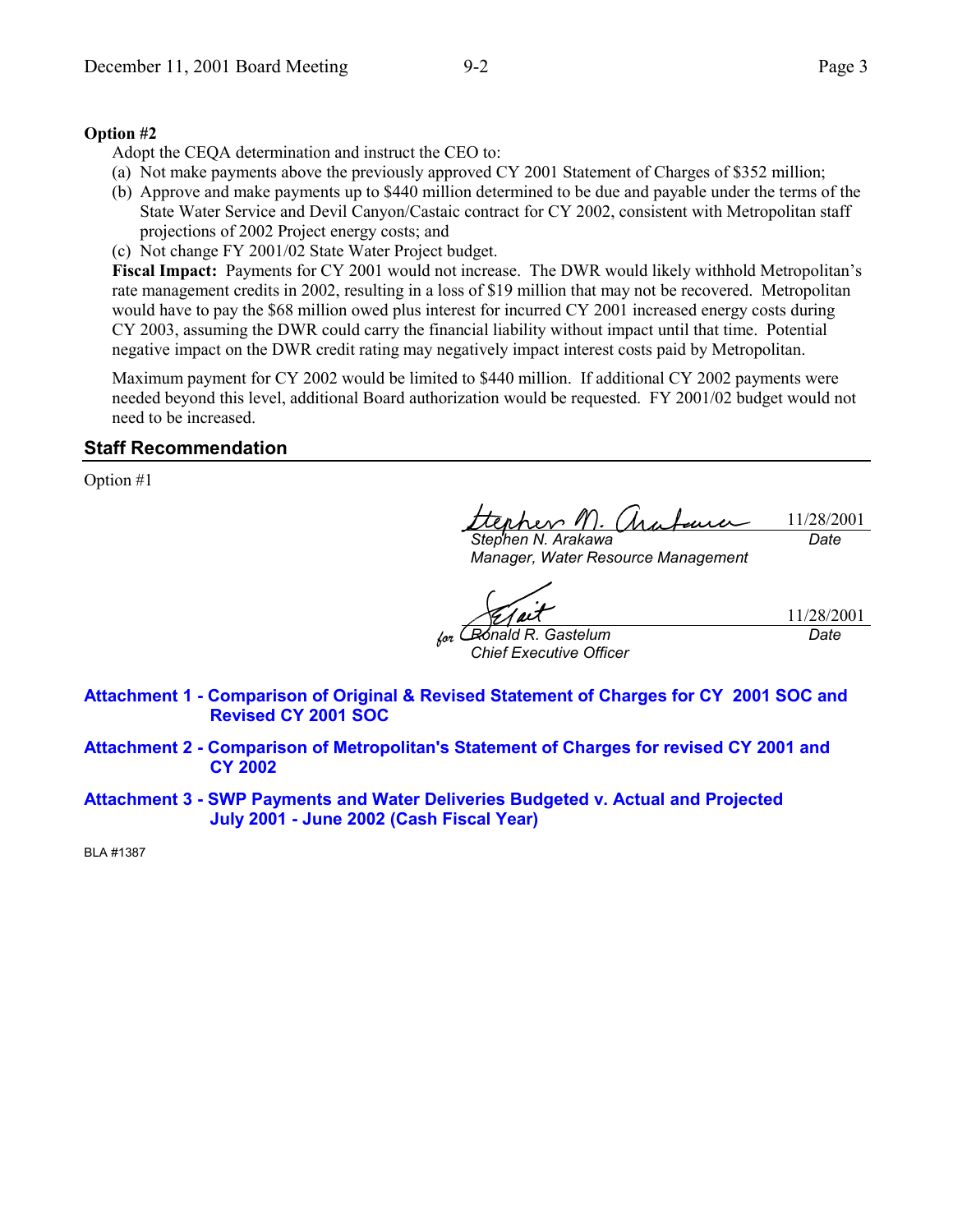| <b>Comparison of Original &amp; Revised Statement of Charges</b><br>for CY 2001 SOC and Revised CY 2001 SOC |               |                                       |    |                                      |    |                                                                           |                                               |  |
|-------------------------------------------------------------------------------------------------------------|---------------|---------------------------------------|----|--------------------------------------|----|---------------------------------------------------------------------------|-----------------------------------------------|--|
|                                                                                                             |               | (\$Thousands)                         |    |                                      |    |                                                                           |                                               |  |
|                                                                                                             | <b>Actual</b> |                                       |    | <b>Difference</b><br>$\%$<br>\$      |    |                                                                           |                                               |  |
|                                                                                                             |               | <b>Original SOC</b><br><b>CY 2001</b> |    | <b>Revised SOC</b><br><b>CY 2001</b> |    | <b>Revised SOC</b><br>2001<br>Over/(Under)<br><b>Original SOC</b><br>2001 | % Over/(Under)<br><b>Original SOC</b><br>2001 |  |
| <b>CAPITAL</b>                                                                                              |               |                                       |    |                                      |    |                                                                           |                                               |  |
| Delta Water                                                                                                 |               | 23,420                                |    | 23,420                               |    | 0                                                                         | 0.00%                                         |  |
| <b>Rate Reduction Credit</b>                                                                                |               | (6,013)                               |    | (6,013)                              |    | 0                                                                         | 0.00 %                                        |  |
| Net Delta Capital                                                                                           | \$            | 17,407                                | \$ | 17,407                               | \$ |                                                                           | 0.00%                                         |  |
| Transportation with Devil Canyon - Castaic                                                                  |               | 72,689                                |    | 72,689                               |    | 0                                                                         | 0.00%                                         |  |
| <b>Rate Reduction Credit</b>                                                                                |               | (12, 694)                             |    | (12,694)                             |    | 0                                                                         | 0.00 %                                        |  |
| Net Trans Capital                                                                                           | \$            | 59,995                                | \$ | 59,995                               | \$ | $\overline{\phantom{0}}$                                                  | 0.00 %                                        |  |
| East Branch Enlargement                                                                                     |               | 42,640                                |    | 42,640                               |    | $\Omega$                                                                  | 0.00%                                         |  |
| Water System Revenue Bond Surcharge                                                                         |               | 32,056                                |    | 32,056                               |    | $\Omega$                                                                  | 0.00%                                         |  |
| <b>TOTAL CAPITAL</b>                                                                                        | \$            | 152,098                               | \$ | 152,098                              | \$ | $\blacksquare$                                                            | 0.00%                                         |  |
| <b>MIN OMP&amp;R</b>                                                                                        |               |                                       |    |                                      |    |                                                                           |                                               |  |
| Delta                                                                                                       |               | 24,760                                |    | 24,760                               |    | 0                                                                         | 0.00 %                                        |  |
| Transportation with Devil Canyon - Castaic                                                                  |               | 61,532                                |    | 61,532                               |    | 0                                                                         | 0.00%                                         |  |
| East Branch Enlargement                                                                                     |               | 13,032                                |    | 13,032                               |    | 0                                                                         | 0.00%                                         |  |
| <b>TOTAL MIN OMP&amp;R</b>                                                                                  | \$            | 99,325                                | \$ | 99,325                               | \$ | $\blacksquare$                                                            | 0.00%                                         |  |
| <b>POWER</b>                                                                                                |               |                                       |    |                                      |    |                                                                           |                                               |  |
| Off Aqueduct Power Facilities (OAPF)                                                                        |               | 68,636                                |    | 74,249                               |    | 5,613                                                                     | 8.18 %                                        |  |
| <b>Transportation Variable Power</b>                                                                        |               | 32,096                                |    | 94,769                               |    | 62,674                                                                    | 195.27 %                                      |  |
| <b>TOTAL POWER</b>                                                                                          | \$            | 100,732                               | \$ | 169,018                              | \$ | 68,287                                                                    | 67.79 %                                       |  |
| <b>TOTAL SWP CHARGES</b>                                                                                    | \$            | 352,155                               | \$ | 420,441                              | \$ | 68.287                                                                    | 19.39 %                                       |  |

Based on Adjusted CY 2001 SOC dated 12/22/00

Revised CY 2001:

.

- Increased OAPF \$5.6 million

- Increased Transportation Variable Power \$112.4 million

- Less CY 2000 Variable Power Overpayment to offset CY 2001 Increased Costs \$49.8 million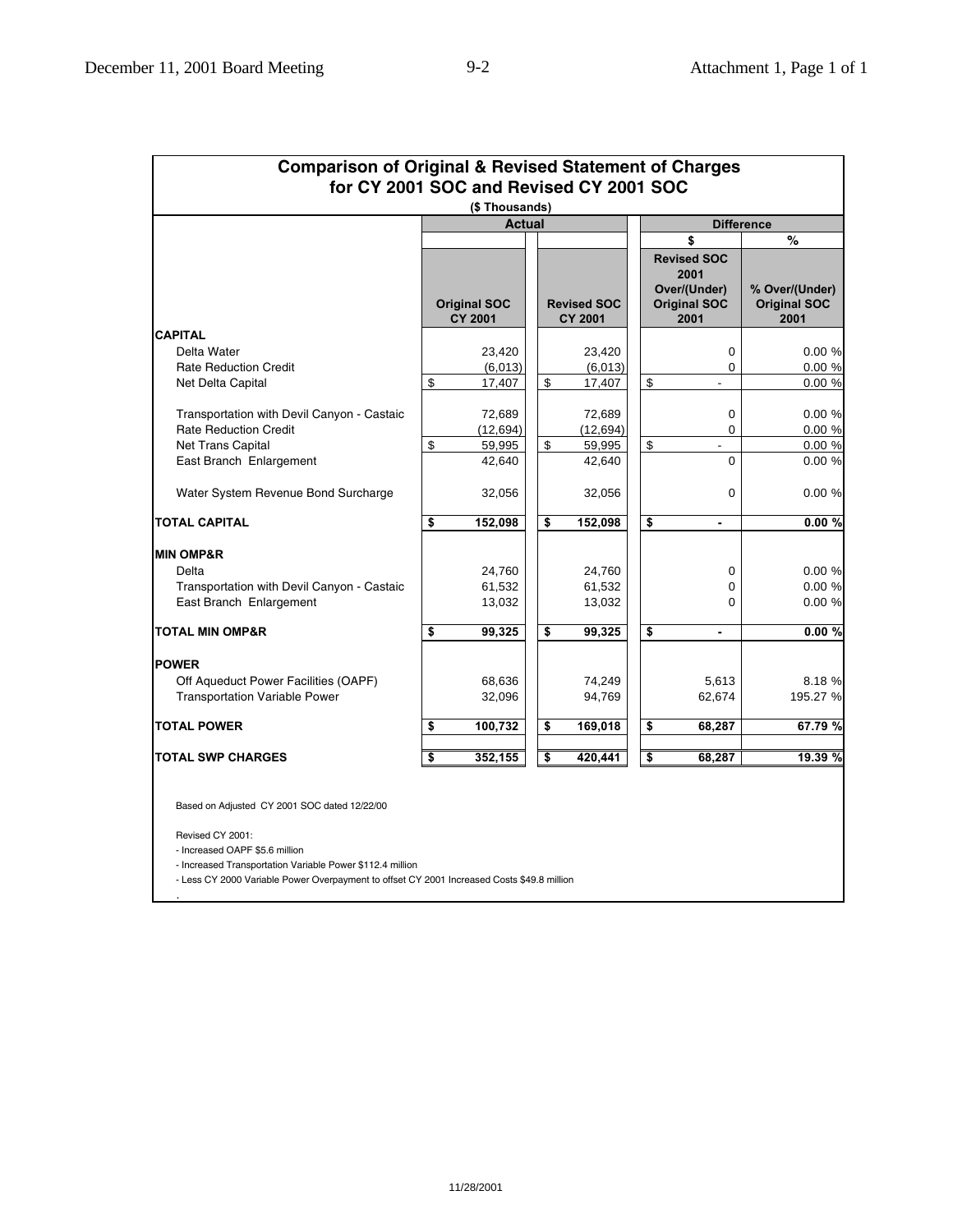| <b>Comparison of Metropolitan's Statement of Charges</b>                           |    |                                      |  |    |                    |                   |                                                               |                                              |
|------------------------------------------------------------------------------------|----|--------------------------------------|--|----|--------------------|-------------------|---------------------------------------------------------------|----------------------------------------------|
| for revised CY 2001 and CY 2002                                                    |    |                                      |  |    |                    |                   |                                                               |                                              |
| (\$Thousands)                                                                      |    |                                      |  |    |                    |                   |                                                               |                                              |
|                                                                                    |    | <b>Actual</b>                        |  |    |                    | <b>Difference</b> |                                                               |                                              |
|                                                                                    |    |                                      |  |    |                    |                   | \$                                                            | %                                            |
|                                                                                    |    | <b>Revised SOC</b><br><b>CY 2001</b> |  |    | <b>SOC CY 2002</b> |                   | <b>SOC 2002</b><br>Over/(Under)<br><b>Revised SOC</b><br>2001 | % Over/(Under)<br><b>Revised SOC</b><br>2001 |
| <b>CAPITAL</b>                                                                     |    |                                      |  |    |                    |                   |                                                               |                                              |
| Delta Water                                                                        |    | 23,420                               |  |    | 23,050             | \$                | (370)                                                         | (1.58)%                                      |
| <b>Rate Reduction Credit</b>                                                       |    | (6,013)                              |  |    | (6,013)            | \$                |                                                               | 0.00 %                                       |
| Net Delta Capital                                                                  | \$ | 17,407                               |  | \$ | 17,037             | \$                | (370)                                                         | (2.13)%                                      |
| Transportation with Devil Canyon - Castaic                                         |    | 72,689                               |  |    | 76,872             | \$                | 4,183                                                         | 5.75 %                                       |
| <b>Rate Reduction Credit</b>                                                       |    | (12, 694)                            |  |    | (12, 694)          | \$                |                                                               | 0.00%                                        |
| <b>Net Trans Capital</b>                                                           | \$ | 59,995                               |  | \$ | 64,178             | \$                | 4.183                                                         | 6.97%                                        |
| East Branch Enlargement                                                            |    | 42,640                               |  |    | 32,992             | \$                | (9,649)                                                       | $(22.63)\%$                                  |
| Water System Revenue Bond Surcharge                                                |    | 32,056                               |  |    | 32,705             | \$                | 649                                                           | 2.03 %                                       |
| <b>TOTAL CAPITAL</b>                                                               | \$ | 152,098                              |  | \$ | 146,912            | \$                | (5, 186)                                                      | (3.41)%                                      |
| <b>MIN OMP&amp;R</b>                                                               |    |                                      |  |    |                    |                   |                                                               |                                              |
| Delta                                                                              |    | 24,760                               |  |    | 25,571             | \$                | 811                                                           | 3.28 %                                       |
| Transportation with Devil Canyon - Castaic                                         |    | 61,532                               |  |    | 85,630             | \$                | 24,098                                                        | 39.16 %                                      |
| East Branch Enlargement                                                            |    | 13,032                               |  |    | (5,934)            | \$                | (18, 967)                                                     | $(145.53)\%$                                 |
| <b>TOTAL MIN OMP&amp;R</b>                                                         | \$ | 99,325                               |  | \$ | 105,267            | \$                | 5,942                                                         | 5.98%                                        |
| <b>POWER</b>                                                                       |    |                                      |  |    |                    |                   |                                                               |                                              |
| Off Aqueduct Power Facilities                                                      |    | 74,249                               |  |    | 70,984             | \$                | (3,264)                                                       | (4.40)%                                      |
| <b>Transportation Variable Power</b>                                               |    | 94,769                               |  |    | 240,560            | \$                | 145,790                                                       | 153.84 %                                     |
| <b>TOTAL POWER</b>                                                                 | \$ | 169,018                              |  | \$ | 311,544            | \$                | 142,526                                                       | 84.33%                                       |
| <b>TOTAL SWP CHARGES</b>                                                           | \$ | 420,441                              |  | \$ | 563,723            | \$                | 143,282                                                       | 34.08%                                       |
| Based on Revised CY 2001 SOC dated 10/24/01<br>Based on CY 2002 SOC dated 07/01/01 |    |                                      |  |    |                    |                   |                                                               |                                              |